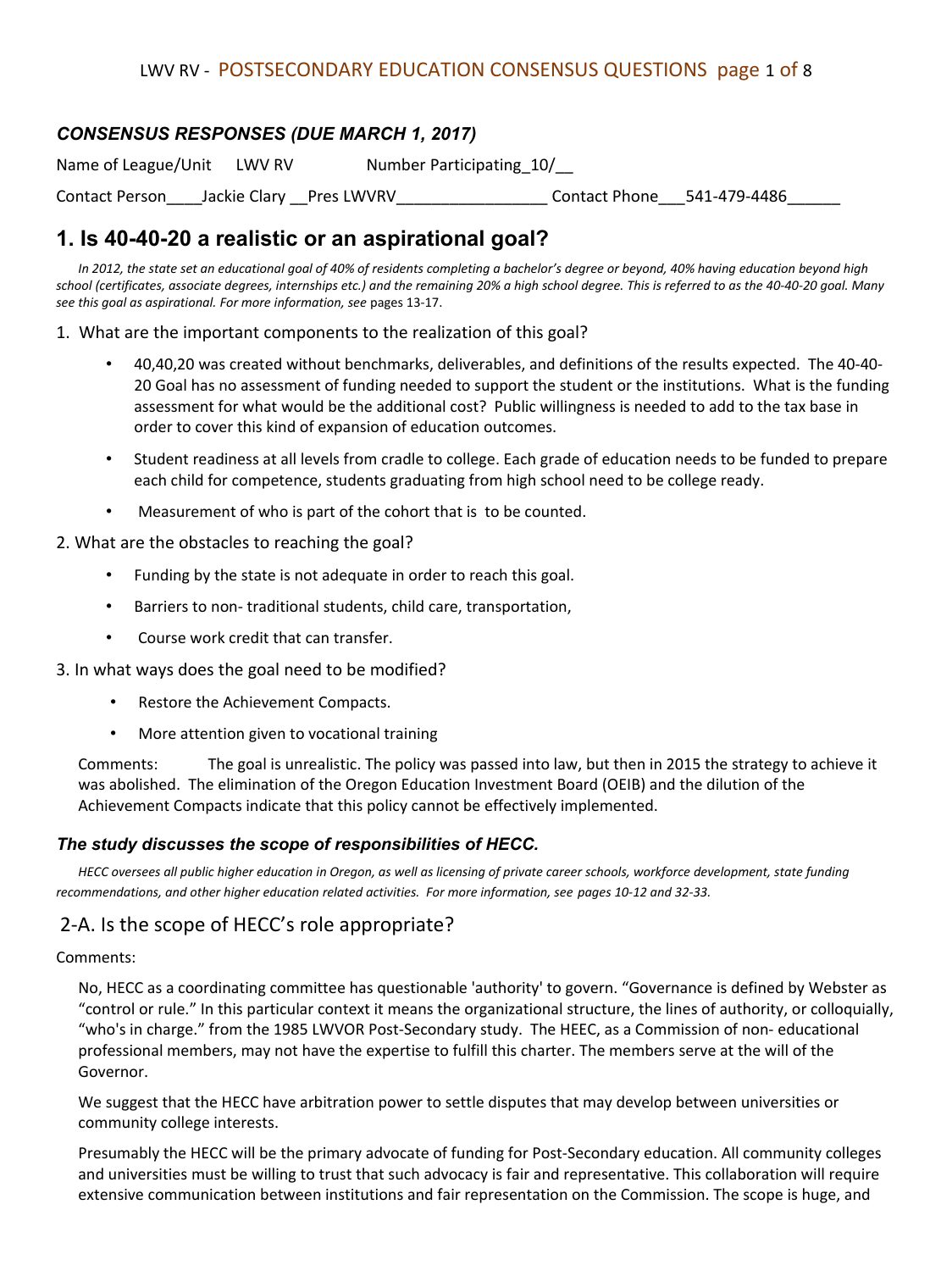### LWV RV - POSTSECONDARY EDUCATION CONSENSUS QUESTIONS page 2 of 8

the different roles for the seven offices overseen by the executive officer are not always clear. The website does not outline the divisions and overlap. Nonetheless, the scope is necessary in order to weigh all the factors supporting the strategic plan.

### 2-B. What should be HECC's priorities? (Name 3 – 4) *Among HECC's functions are:*

*a. preparation of one strategic vision for higher education,* 

*b. developing biennial budget recommendations,* 

*c. distribution of appropriated funds and development of funding mechanism* 

*d. developing standards for dual credit, transfer, credit for prior learning* 

*e. administering grants, scholarships, and student access programs* 

*f. evaluating "success" through data collection and analysis,* 

*g. working with other departments to implement federal Workforce and Opportunity Act* 

*h. Licensing private career and trade schools*

**First Priority -** *f* . evaluating "success" through data collection and analysis, in order to make any meaningful policy measurement is needed.

**Priority 2** - *b.* developing biennial budget recommendations, coordinating the budgets coming from each of the universities and community college districts; budgets are then passed on to the Legislature after consolidating building or operating expenses. But the HECC is only a pass through. The idea that they are setting priority is suspect given the competing authorities of the boards of each institution.

**Priority 3** - *h.* Licensing private career and trade schools

All of the functional priorities are important. Items *d, f, g,* and h are tasks which cannot be done by the regional and individual education institutions. *a, b, c,* and *e* will require significant input from the separate schools.

*See page 11 of the report.*

# *3 State Funding For Higher Education*

*Over recent years, state funding for higher education across the country has decreased. Public higher education institutions must seek funding elsewhere, primarily through tuition increases and additional private funding. Although tuition has increased dramatically in recent years, in-state tuition does not fully cover the cost of education. As a result, universities have sought non-resident students with their much higher tuition to supplement the costs. For more information, see pages 23-26 and 33-34.*

### 3-A. How should limited state funds be prioritized?

**Priority 2** - # 1 Higher education general operating expenses

**Priority 3** - # 2 Higher education capital expense

**Priority 1 -** # 3 Financial aid for state students

Comments: Limited state funds should be found by raising taxes, and eliminating tax breaks. Funds collected should be earmarked and not simply made available for other state general fund uses.

### 3-B. Should the state funding source for each of the following be:

#### Through the general fund?

In 1990 the voters passed a proposition that took local tax money and added it to the general fund. Using the general fund to finance education has been a failure. Funds that were to equalize funding to less well-off districts were used to balance the budget for other state expenses. In 2011 Oregon's high school graduation rate was 60 percent; with increased funding it rose to 66 percent in 2016, indicating that funding to public education increases student graduation rates.

### A designated separate funding source?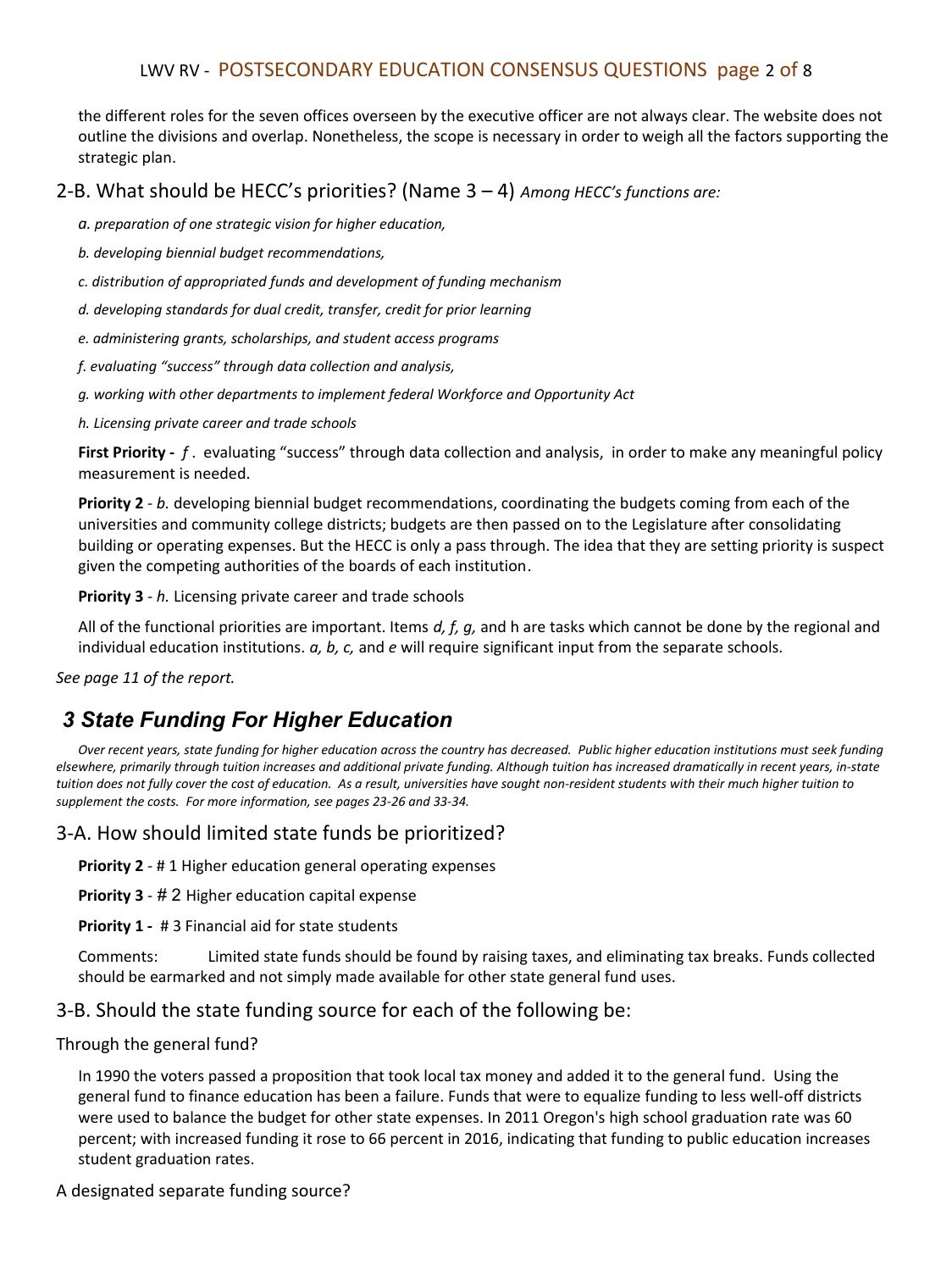# LWV RV - POSTSECONDARY EDUCATION CONSENSUS QUESTIONS page 3 of 8

#### When state revenues are limited, what are other possibilities?

Eliminate the Kicker. Use Kicker money to create an endowment for public education from K- through-college.

- 1. 3. Financial aid for state students Without enrolled students you don't have schools
- 2. 1. Higher education general operating expenses Including building maintenance.
- 3. 2. Higher education capital expenses. Deferred building maintenance costs more in the long run. If you don't keep adding classrooms and buildings if you will create shortages of space in the future. The more buildings, the bigger student population, the bigger the operating expense. Demographics indicate that high school graduates population will not increase over the next 10 years. Building additional programs should be rated to the demographics. Upgrading or replacing non-earthquake-safe buildings is necessary.

### 3-C. What role should the Legislature and HECC each play when allocating these funds?

Comments: The state legislature allocates the money is actually allocated. This means that each entity (K-12 School Districts, Community College Districts, and the seven universities) are competing for the same pot of money. The HEEC is a coordinating committee. The role of the HECC would be to try to get the entities to work together. The HECC's role is to consolidate the budgets from each entity and taking one 'ask' to the legislature. Some entities may feel they are going to get cut out of what they see is in their best interests. The concern is that each entity will lobby for only their benefit to their legislator. Some source of power needs to represent the interests of the State at Large. It seems practical that the chief education officer would deal with needs of the cost to the state of educating from cradle to career. With "achievement compacts" which would be the policy to tie each entity to outcome –based funding. The buy-in to an 'achievement compact,' creates local responsibility to a state-wide plan. A state-wide policy would be both local and in the interest of the state at large.

# 3-D. What is the state's responsibility for assuring an appropriate balance for in-state and outof-state students at the individual universities?

Comments: If the state wants more placement of resident students, then the State should fund the universities for the full amount to educate in-state students. Parents who take a position that the universities are filling seats with out-of-state students that should be for resident students must understand that more funding for the university system can educate more resident students.

There are enough seats for in-state students currently and it is not a problem

# *4 Distribution of funding to the various public higher education institutions*

*4. HECC is responsible for determining the distribution of funding to the various public higher education institutions. Prior to 2014, the distribution was chiefly based on enrollment. HECC has developed a Student Success and Completion model based on three components: mission differentiated funding, activity-based funding and completion funding. As time goes on, HECC proposes to place more emphasis on completion. For more information, see pages 14-20, 23-26, and 33-35.*

### 4. What outcomes are important in evaluating the success of postsecondary education? Comments:

- Outcomes: Higher Education has different value for different people. The notion that education's primary aim is to provide employment ignores the state's interest in, for instance, insuring an informed citizenry in civic affairs. The current employment picture and demand for jobs does not foretell future needs for employment. Education policy should meet the demands of the public and students, as well as provide serious student advising, with particular attention to institutional websites.
- Mission differentiation funding: State schools in some states get most of their funding from grants earmarked for research and non-instructional work from outside sources. This approach, like OSHU, should be encouraged, given the low level of public financial support for education.
- Activity based funding: This model for funding should be reduced, while retaining at least 50% of the current approach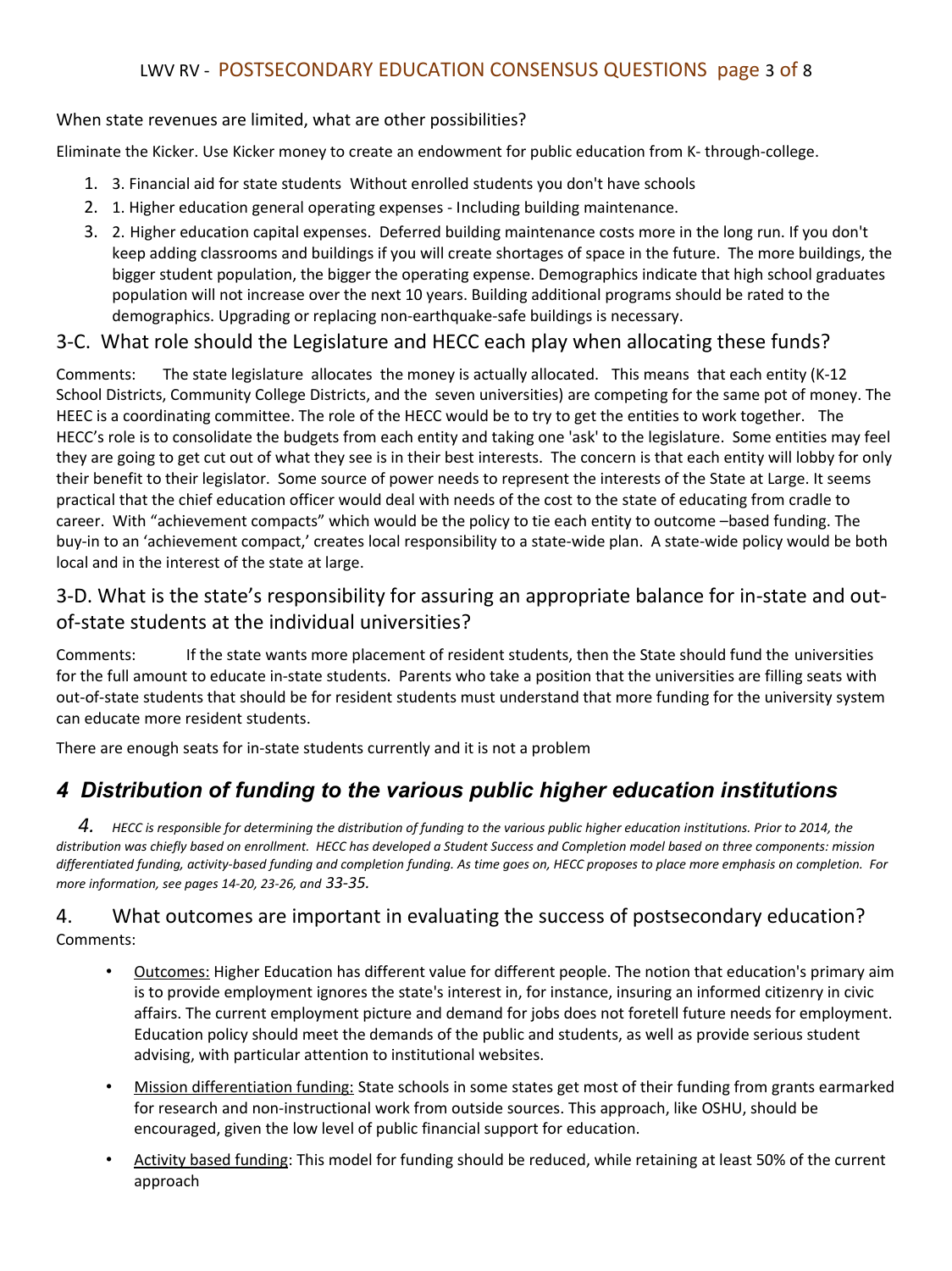# LWV RV - POSTSECONDARY EDUCATION CONSENSUS QUESTIONS page 4 of 8

- Outcome-based and Completion Funding: In order to provide the metrics to evaluate outcomes, there will need to be a much more complete method of tracking students through employment information and career/education data. Again, advising functions will require more attention. It is important to note that assessing the satisfaction of former students is an important key.
- The number of students with a job after graduation constitutes a measure of funding model success. Outcomes are helpful which measure 1) employment after 5 years and 10 years 2) situations in which graduates are employed 3) participating in a non-profit company / organization, and 4) started an independent business. Have the graduates been employed at a level that has allowed them to pay off their loans? This measurement idea has some problems, such as: How to count some degrees that are less marketable; degrees that are important to the public good; or consideration for situations compelling out-of- workforce for child rearing responsibilities, or if a student did not have debt. Additionally, it punishes the universities if the business cycle is down and employment is depressed.
- The retention of students who are not from a privileged background persisting until graduation is a great indicator of success.
- Because of a lack of racial diversity across the state, the recruiting of incoming students using the Equity Lens creates a funding advantage for the urban PSU and a disadvantage for rural EOU and SOU. Though the Equity Lens may be a great indicator of success, it needs to be balanced for state demographic differences.

# *5. Additional components of the higher education*

*Additional components of the higher education enterprise, including research, outreach, and athletics, have become important considerations of the mission and financial status of public institutions.*

## 5-A. How important are these to the institution, students, alumni, faculty?

Comments: The research universities have institutes. Oregon State (OSU) built a Forest Institute in 2015. The donations flowing into OSU after the spin-off was an example of industry focusing funds. Institutes provide funding to attract additional faculty, with endowed chairs that can increase salaries of experts in specific fields giving students and post docs access to faculty and give industry access to research friendly to their interests.

The big risk is that the Technical and Regional Universities (TRUs), who have a more expensive mission, are disadvantaged because in Oregon the TRUs were prevented from developing as research institutes. The beginning of institutes at SOU will take several years, even with the beginning of the collaboration with Oregon Shakespeare Festival, developing a wine institute, or developing marijuana institutes, all are possibilities. But until these resources become a funding leg for the TRUs, the state may be setting the Technical and Regional Universities (TRU) and OSU Cascades up for failure, without added funding allocations to provide resources for the higher cost missions, which serve a unique and critical public purpose. [Http://www.oregon.gov/highered/institutions-programs/public/Documents/Univ-Finance/sscm%20powerpoint%20added%20to](http://www.oregon.gov/highered/institutions-programs/public/Documents/Univ-Finance/sscm%20powerpoint%20added%20to%20short%20updated%20february%202017.pdf) [%20short%20updated%20febcruary%202017.pdf](http://www.oregon.gov/highered/institutions-programs/public/Documents/Univ-Finance/sscm%20powerpoint%20added%20to%20short%20updated%20february%202017.pdf)

**Outreach** is the work done to encourage students to apply and persistence to graduation. The outreach includes programs that bring middle school students to college. Outreach is developing a culture of higher education for families that have never considered college for their children. The worth to the students is that the colleges have more diverse student bodes; the advantage for faculty is that the students get more assistance and are able to persist. The concern is that privileged of education will be diluted. This is a short sighted concern, the more adults that are educated at the university level, the more adults will be equipped to function in a complex technical civilization.

**Athletics** Student athletes get better grades graduate. Therefor e athletics has an important role. The success of athletics as a contribution to the mission of the university is not consistent across the seven universities. Some athletic programs are costing the university by requisitioning significant monies to support winning athlete team travel expenses putting both student fees and board of trustees at a disadvantage, when athletics need to be made solvent.

The extent that athletic scholarships bring students to college seems to be for the 4 year institutions, and does not seem to be equally distributed to the community colleges. Leaving a disparity that seems to underlie the disguised privileged given to academic professions over the trade careers. The distribution of monies by Title 9 which requires women athletes get the same support as men is a federal issue. Yet, it plays an important part in the Equity Lens. The importance of 'Big Team' athletics, like that at UO (as outline in the study) is using the university, as a screen to promote 'sports entertainment' and does not serve the mission of academic faculty. The component of fitness in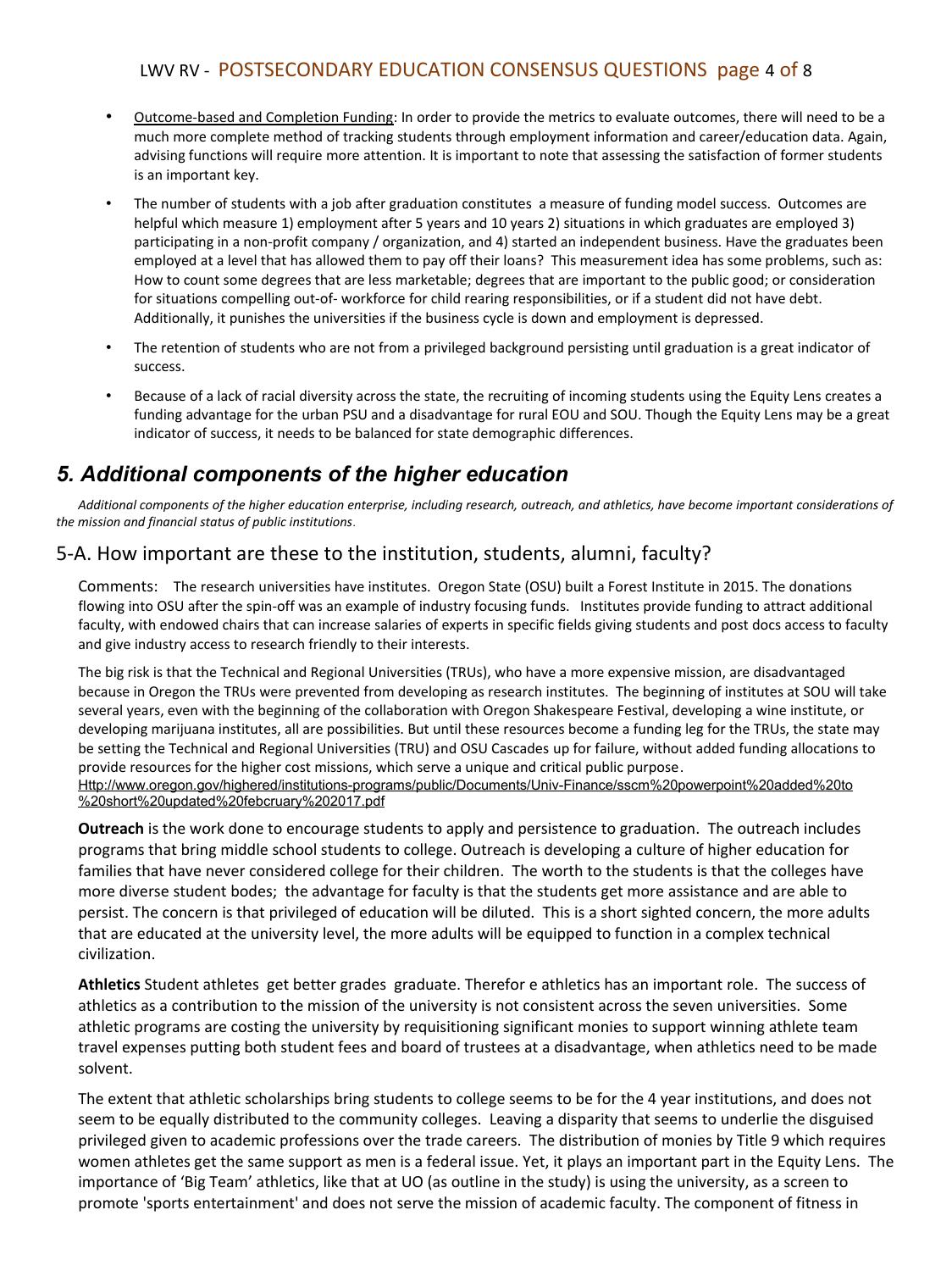### LWV RV - POSTSECONDARY EDUCATION CONSENSUS QUESTIONS page 5 of 8

student's education is important, but student fees should be used to create fitness centers.

### 5-B. Does the state have a responsibility to support these endeavors?

**YES**

#### **Athletics, No consensus**

#### **Outreach:**

- Yes, the state should fund Outreach and make it a part of each budget to continue programs that promote postsecondary education.
- Giving support to middle school programs that promote a culture of postsecondary education,
- Reach into high schools and continue to fund ASPIRE.
- Support Bridge programs and programs that develop incoming freshman. Programs that help with impostor syndrome and other barriers to college success and persistence.
- Fund financial counseling. To aid students in managing their finances while in school and for success after graduation in planning for solvent personal finances.
- Track students before graduation for advising in job placement or graduate school.

**Research:** Yes, the state has a responsibility to fund the Technical and Regional Universities (TRUs) until they can operate with the added advantage of research institutes. The state must remedy the suppression of institutes for the TRUs over the past 80 years.

# *6. Public Universities Oregon*

*By 2015 all the public universities in Oregon had independent boards with responsibilities for most university actions. HECC supports and works with these boards. For more information, see pages 12 and 32-33.*

# **6. Is the new independent board structure a good alternative to the systemwide board that was previously in place?**

LWV Oregon should advocate for changing the renewal of the Board of Trustees of the seven universities from simultaneously to staggered. The Board of Trustees terms should end on a staggered succession schedule in order to safeguard against all board members being removed by a Governor and replaced at one time.

### Too Soon to Judge

The Universities may not compete to the same degree because they need approval from the HECC.

Boards need to decide if they should be appointing their own members, particularly for fund raising purposes, provided they keep the stipulation that faculty and student representation continue. Institutions need to be willing to share students, so there needs to be significant interaction between the boards members.

It may be a decade before we see how this turns out. This question is kind of like after the horse is out of the barn, do you think that was a good idea. The attempt to make the HEEC's mission, to keep the universities from competing with each other on programs, funding etc., may or may not work. One concern is that the universities will 'poach' students from the TRUs, reducing the mission of the regional schools.

Regional Schools will need to get an 'identity' that is independent. The ideal that the HECC will receive a strategic plan from each of the universities and then incorporate that into a statewide vision is doubtful. The vision was not in place before the OUS was dismantled.

On the advantage side, the universities are now more 'local', similar to the community college districts. A board of trustees has more buy-in from regional and local interests. The faculty unions could have more leverage since they only have to lobby a local board of trustees. The universities with bigger endowments may have the option of subsidizing middle class students, like many private colleges do. We have already seen the inflow of endowment money to the UofO and to the Forest Research Institute at OSU. Donors who want to target money to a specific program know the donation is for only one university. This is a development endowment advantage for an independent university with a large alumni base. It may be a disadvantage for the smaller universities that have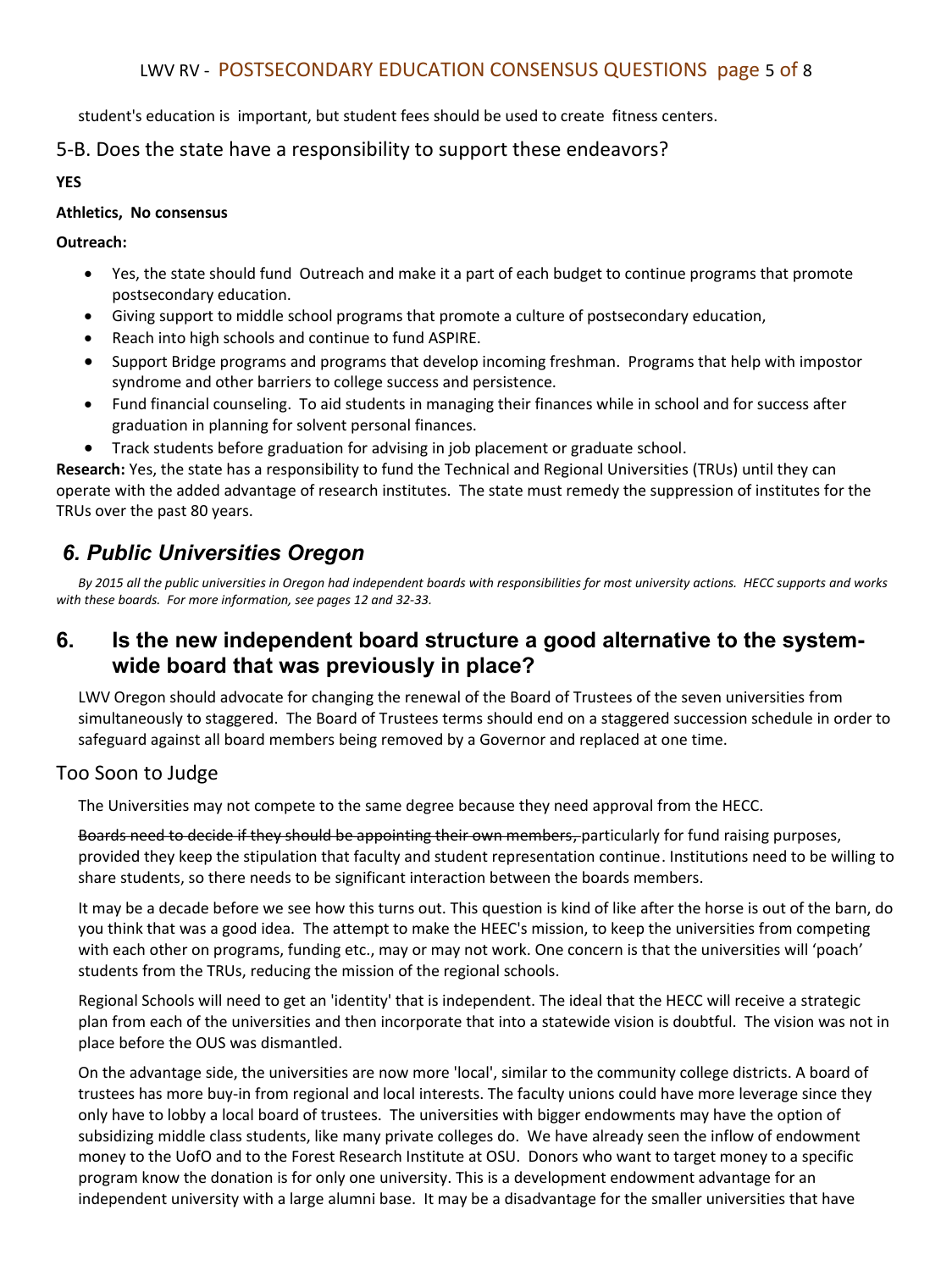## LWV RV - POSTSECONDARY EDUCATION CONSENSUS QUESTIONS page 6 of 8

smaller alumni bases. With the independent boards there is the concern that some of Oregon's seven public independent universities may not survive. The TRUs will lose viability. If Southern Oregon University and Eastern Oregon University dissolve a significant local economic asset, local employment both directly and externally to the related university would be lost.

Each of the universities has a hired lobbyist to advocate for it's interest with the legislature to advance it's provincial interests. One of the unintended consequences of the independent boards is if a university's lobbyist sees an advantage for their interest, they will lobby at the expense of what is a state-wide interest.

# *7. State funded student aid programs for Oregon residents*

*The Office of Student Access and Completion administers several state funded student aid programs for Oregon residents. The major programs include the Oregon Opportunity Grant, which can be used in any Oregon community college, public university or private college, and the new Oregon Promise program, which provides "free" tuition in Oregon community colleges for recent high school graduates. For more information, see pages 20-23.*

### 7-A. Is the Oregon Opportunity Grant an appropriate program?

Yes if it were fully funded, but it can't be counted on. It gives students and the universities a false picture of the funds available; it is inadequate.

- 1. How can the grants best be allocated and administered? **No Consensus**
- 2. The priority conflict is between students with financial need and the students who are best prepared.

#### How should it be funded?

By setting up an endowment and use the proceeds appropriately.

Comments: An endowment seems like the best long term solution. If you expect that the economy will have grown in the next 50 years, an endowment would be worth more. Considering the economic impact of climate change that may not be the case.

### 7-B. Is Oregon Promise a good model?

This program is only for the community colleges and only for students with the required GPA. The money is last-in. So students have to get money from family first if they can afford it. The way it was rolled out created a problem. The problem was created by draining students from the incoming freshman class at the Us, and putting the planning for the 2017-18 school year for the Us in limbo.

#### 1. How can it be sustained and improved? **Funding**

The improvement would be to extend this to incoming freshman at the universities. Also it does not help after the first year. Once a student has made use of this they would need the funding each year until graduation, all four years.

It could be improved by selling the citizens of the state that this makes Oregon's futures better Comments:

### 7-C. Should the state develop additional ways to provide financial aid to Oregon Students? In what form?

This question is missing the reality that the individual university financial aid department is the first contact for a student. The administration of financial aid is located at each university or community college. The president and financial VP at the individual institutions coordinate programs for student financial aid.

Individual institutions might create a combination of federal grants and loans, parent contribution, tuition buy down, endowment scholarship, and foundation scholarships. The state should be funding the university to reduce the need to run the universities on student tuition.

Comments: This question is lacking a comprehensive discussion of student financial aid. What proportion of the operating expenses at the universities or community colleges are funded by the student? What portion of the cost to run academics of a university should be paid for by the state taxpayers? What are the subsidies to the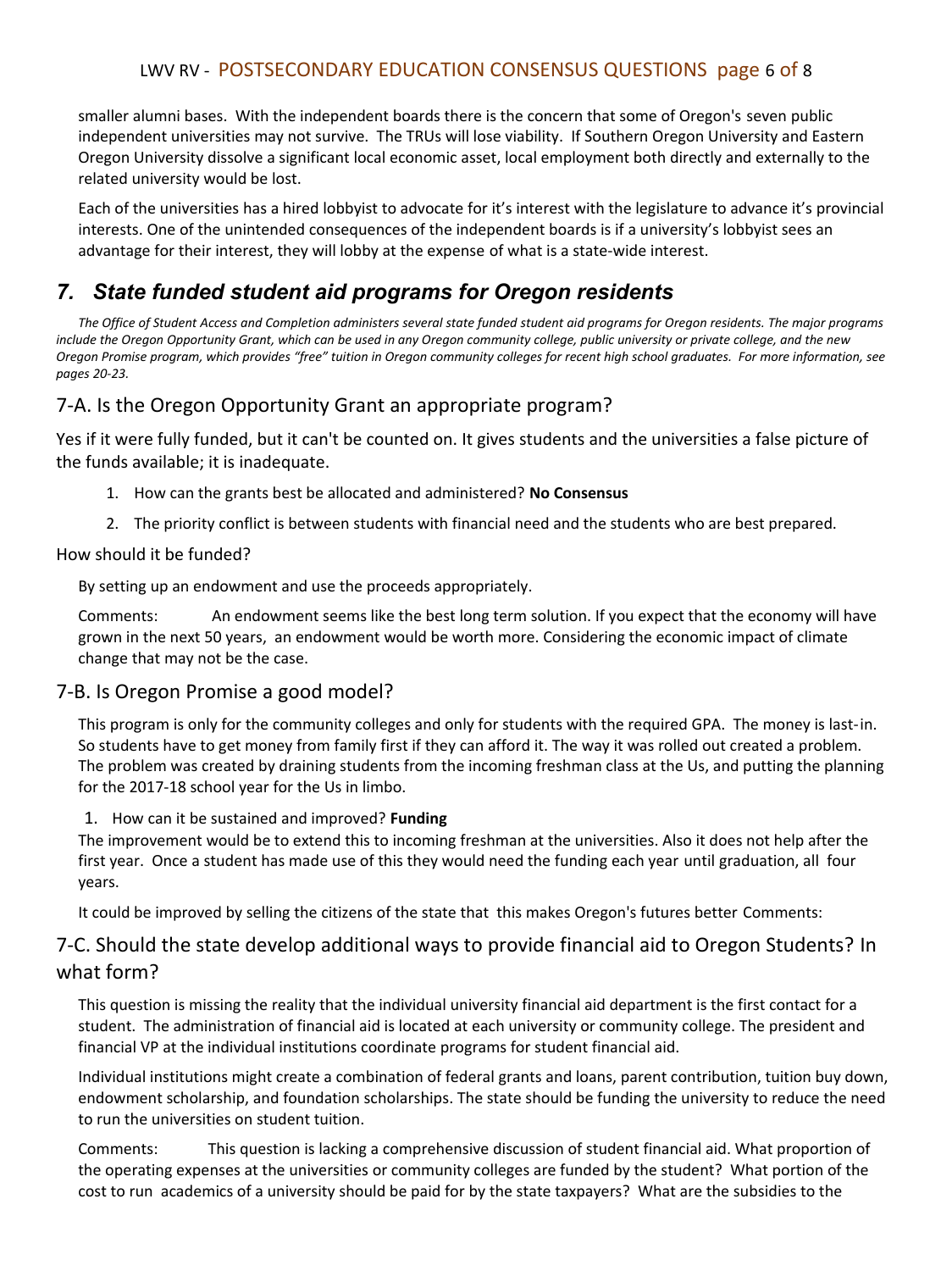## LWV RV - POSTSECONDARY EDUCATION CONSENSUS QUESTIONS page 7 of 8

student?. How do loans to students fit into a long-term solution? What is the responsibility from the federal government? (See LWV 2010 US study). Pel Grants? What is a 'fair' portion for a middle class student family to pay or a low income student whose family can't contribute? What are the scholarship, grants and aid portions of funding? Where do tuition buy- down scenarios fit in? What is the impact of student debt on the national economy? Student debt is now larger than consumer debt. Student loan debt is mortgaging student's futures and is a drag United States economic contribution.

# 7-D. Should the state have a role in finding and administering federal and private scholarships, loans, etc.? Not sure of the meaning of the question. State Legislation? Or HECC?

Comments: Seems like this was a role for the state before the schools were split up, but has now been delegated to the independent universities who are doing this for their own student populations.

# *8. Alternative paths to college credit*

*As part of efforts to reduce time to completion of a degree and reducing the cost of higher education, there has been a recent emphasis on alternative paths to college credit. As part of this program, high school students are offered a variety of opportunities to earn college credits in high school through Advanced Placement and International Baccalaureate programs and other state programs. At the same time, many higher education institutions are reporting that new students are not adequately prepared. See pages 17-20 and 34-36.*

# 8-A. What should be the state's role in developing these alternative paths, such as dual credit, reverse transfer, credit for prior learning?

Comments: State role: The HECC should retain authority in this role, in order to insure uniformity and fairness to students; The dual credit, reverse transfer, and prior learning criteria should be standardized.

In the old 'framework' you had to finish high school before you could start college. That did not work for ALL students. Some ambitions students wanted to do college work, but because they were underage, could not go to a city with a college to get college credits. The more credits received in high school the less time and expense to complete college.

This question begs the question, what agency sets the 'learning based outcome'. On June 8, 2016, the HEEC subcommittee Student Success and Institutional Collaboration Subcommittee began the outline; thus none of the standards are ready. This is a project to establish course work consistency between the silos of education. The credit earned in high school advance placement, is equivalent to a college credit earned in community college, to a credit earned in a four year university.

How have credits been established? K-12 schools have curriculum standards. Universities have accreditation that establishes the curriculum that meets a 'credit'.

How do we keep ideological meddling out of the curriculum standards?

# 8-B. Is an increased emphasis on accelerated learning and college credit in high school appropriate at this time?

### **YES**

### If so, how? If not, why?

Accelerated learning/ college credit in high school: Provided the HECC sets clear and uniform standards for credit qualification, an emphasis is appropriate. Student debt is a very serious problem, and accelerated learning policies save students money and the track record for these students is documented [report].

Comments: Working out the credentialing of teachers to joint-teach college level courses with high school teachers could be problematic. Also, the teachers must be given monetary compensation that matches the increased credentialing they may need to be a high school teacher while teaching college level coursework.